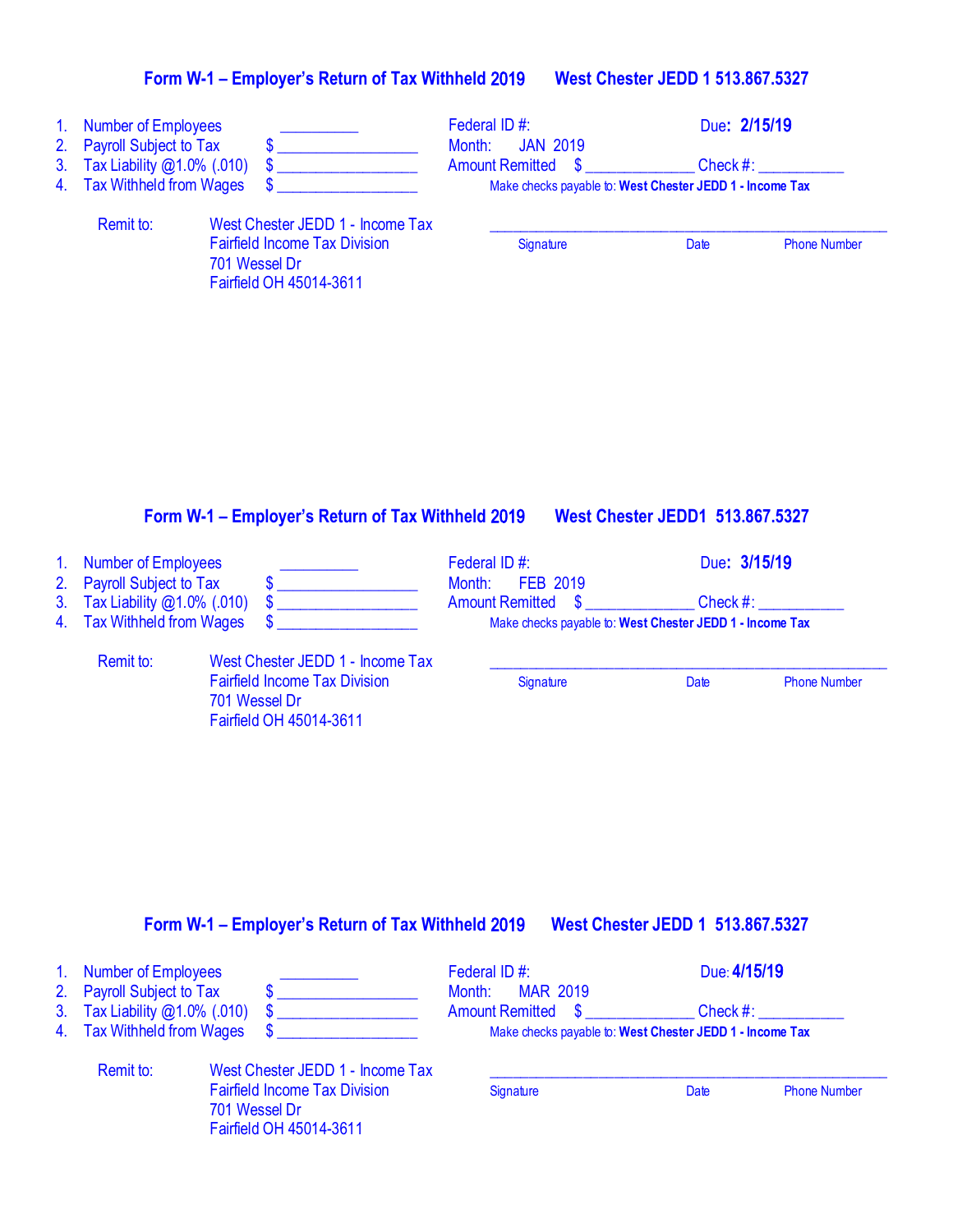| 1.<br>2.<br>3.<br>4.             | <b>Number of Employees</b><br><b>Payroll Subject to Tax</b><br>Tax Liability @1.0% (.010)<br><b>Tax Withheld from Wages</b> | S<br>\$                                                                                                              | Federal ID#:<br>Month:<br><b>APR 2019</b><br><b>Amount Remitted</b><br>$\mathbf{\$}$ | Due: 5/15/19<br>$Check$ #:<br>Make checks payable to: West Chester JEDD 1 - Income Tax |
|----------------------------------|-----------------------------------------------------------------------------------------------------------------------------|----------------------------------------------------------------------------------------------------------------------|--------------------------------------------------------------------------------------|----------------------------------------------------------------------------------------|
|                                  | Remit to:                                                                                                                   | West Chester JEDD 1 - Income Tax<br><b>Fairfield Income Tax Division</b><br>701 Wessel Dr<br>Fairfield OH 45014-3611 | Signature                                                                            | <b>Date</b><br><b>Phone Number</b>                                                     |
|                                  |                                                                                                                             |                                                                                                                      |                                                                                      |                                                                                        |
|                                  |                                                                                                                             | Form W-1 - Employer's Return of Tax Withheld 2019                                                                    |                                                                                      | <b>West Chester JEDD1 513.867.5327</b>                                                 |
| 1 <sub>1</sub><br>2.<br>3.<br>4. | <b>Number of Employees</b><br><b>Payroll Subject to Tax</b><br>Tax Liability @1.0% (.010)<br><b>Tax Withheld from Wages</b> | $\frac{1}{2}$<br>$\boldsymbol{\mathsf{S}}$<br>\$                                                                     | Federal ID#:<br>Month:<br><b>MAY 2019</b><br><b>Amount Remitted</b><br>\$            | Due: 6/15/19<br>Check #:<br>Make checks payable to: West Chester JEDD 1 - Income Tax   |
|                                  | Remit to:                                                                                                                   | West Chester JEDD 1 - Income Tax<br><b>Fairfield Income Tax Division</b><br>701 Wessel Dr<br>Fairfield OH 45014-3611 | Signature                                                                            | Date<br><b>Phone Number</b>                                                            |

## **Form W-1 – Employer's Return of Tax Withheld** 2019 **West Chester JEDD 1 513.867.5327**

| 1. Number of Employees        |                                      | Federal ID#:                                             | Due: 7/15/19 |                     |
|-------------------------------|--------------------------------------|----------------------------------------------------------|--------------|---------------------|
| 2. Payroll Subject to Tax     |                                      | Month: <b>JUN 2019</b>                                   |              |                     |
| 3. Tax Liability @1.0% (.010) |                                      | <b>Amount Remitted \$</b>                                | Check #:     |                     |
| 4. Tax Withheld from Wages    |                                      | Make checks payable to: West Chester JEDD 1 - Income Tax |              |                     |
| Remit to:                     | West Chester JEDD 1 - Income Tax     |                                                          |              |                     |
|                               | <b>Fairfield Income Tax Division</b> | Signature                                                | Date         | <b>Phone Number</b> |
|                               | 701 Wessel Dr                        |                                                          |              |                     |

Fairfield OH 45014-3611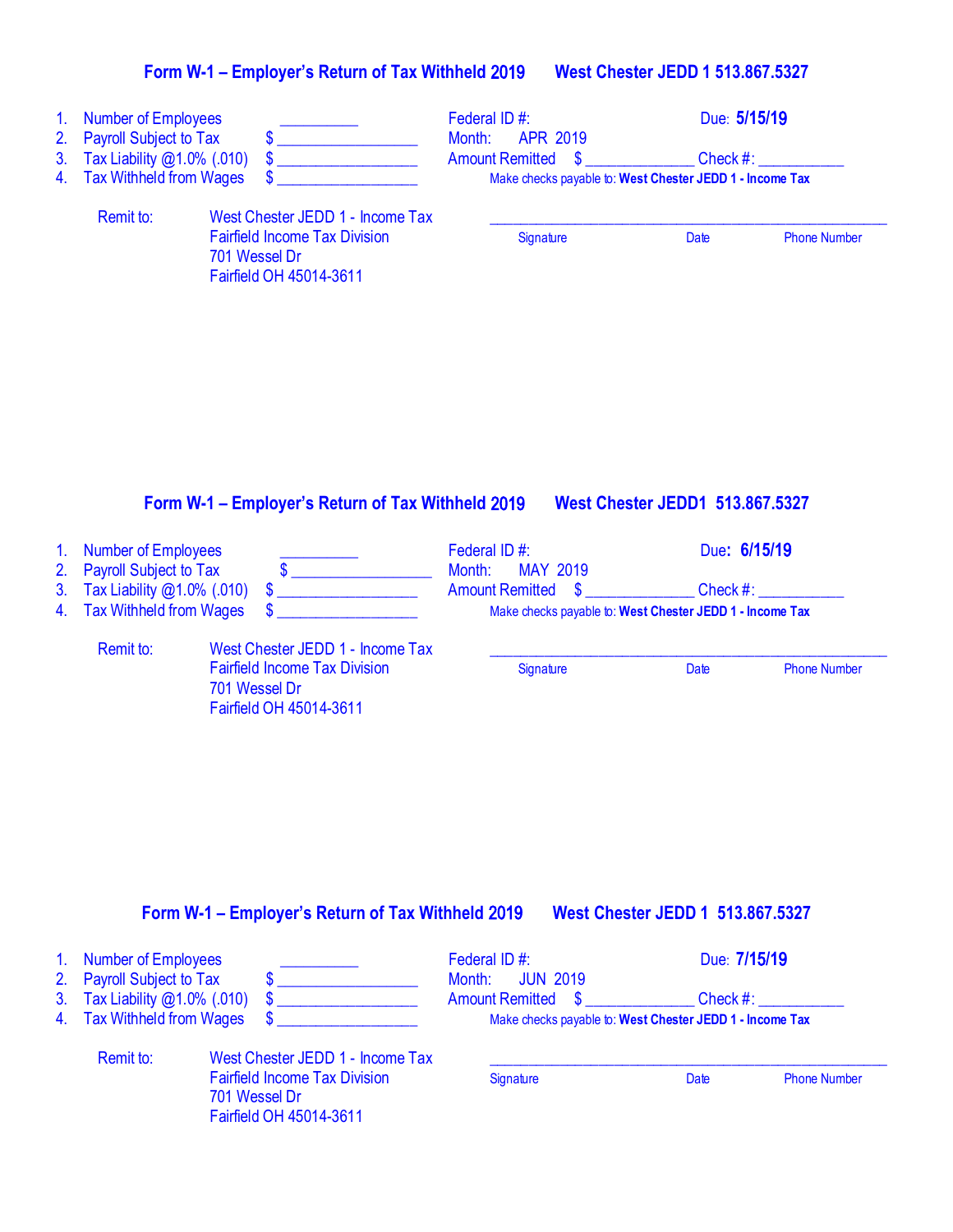| 1 <sub>1</sub><br>2.<br>3 <sub>1</sub><br>4. | <b>Number of Employees</b><br><b>Payroll Subject to Tax</b><br>Tax Liability @1.0% (.010)<br><b>Tax Withheld from Wages</b> |                                                                                                                      | Federal ID#:<br>Month:<br>Amount Remitted \$ | <b>JUL 2019</b>                        | Due: 8/15/19<br>Check #:<br>Make checks payable to: West Chester JEDD 1 - Income Tax |                     |
|----------------------------------------------|-----------------------------------------------------------------------------------------------------------------------------|----------------------------------------------------------------------------------------------------------------------|----------------------------------------------|----------------------------------------|--------------------------------------------------------------------------------------|---------------------|
|                                              | Remit to:                                                                                                                   | West Chester JEDD 1 - Income Tax<br><b>Fairfield Income Tax Division</b><br>701 Wessel Dr<br>Fairfield OH 45014-3611 | Signature                                    |                                        | Date                                                                                 | <b>Phone Number</b> |
|                                              |                                                                                                                             | Form W-1 - Employer's Return of Tax Withheld 2019                                                                    |                                              | <b>West Chester JEDD1 513.867.5327</b> |                                                                                      |                     |
|                                              | All Mussoling of Executive and                                                                                              |                                                                                                                      | $F = 1$ and $F = 100$                        |                                        | $D_{\text{max}}$ $\Delta$ $\Delta$ $\Delta$ $\Delta$ $\Delta$                        |                     |

| 1. Number of Employees        |                                      | Federal ID#:                                             | Due: 9/15/19 |                     |  |
|-------------------------------|--------------------------------------|----------------------------------------------------------|--------------|---------------------|--|
| 2. Payroll Subject to Tax     |                                      | Month: AUG 2019                                          |              |                     |  |
| 3. Tax Liability @1.0% (.010) |                                      | <b>Amount Remitted \$</b>                                | Check $#$ :  |                     |  |
| 4. Tax Withheld from Wages    |                                      | Make checks payable to: West Chester JEDD 1 - Income Tax |              |                     |  |
| Remit to:                     | West Chester JEDD 1 - Income Tax     |                                                          |              |                     |  |
|                               | <b>Fairfield Income Tax Division</b> | Signature                                                | Date         | <b>Phone Number</b> |  |

701 Wessel Dr

Fairfield OH 45014-3611

#### **Form W-1 – Employer's Return of Tax Withheld** 2019 **West Chester JEDD 1 513.867.5327**

| 1. Number of Employees<br>2. Payroll Subject to Tax |                                                                          | Federal ID#:<br>Month: SEP 2019                          | Due: 10/15/19 |                     |
|-----------------------------------------------------|--------------------------------------------------------------------------|----------------------------------------------------------|---------------|---------------------|
| 3. Tax Liability $@1.0\%$ (.010)                    |                                                                          | Amount Remitted \$                                       |               | $Check \#:$         |
| 4. Tax Withheld from Wages                          |                                                                          | Make checks payable to: West Chester JEDD 1 - Income Tax |               |                     |
| Remit to:                                           | West Chester JEDD 1 - Income Tax<br><b>Fairfield Income Tax Division</b> | Signature                                                | Date          | <b>Phone Number</b> |
|                                                     | 701 Wessel Dr<br>Fairfield OH 45014-3611                                 |                                                          |               |                     |